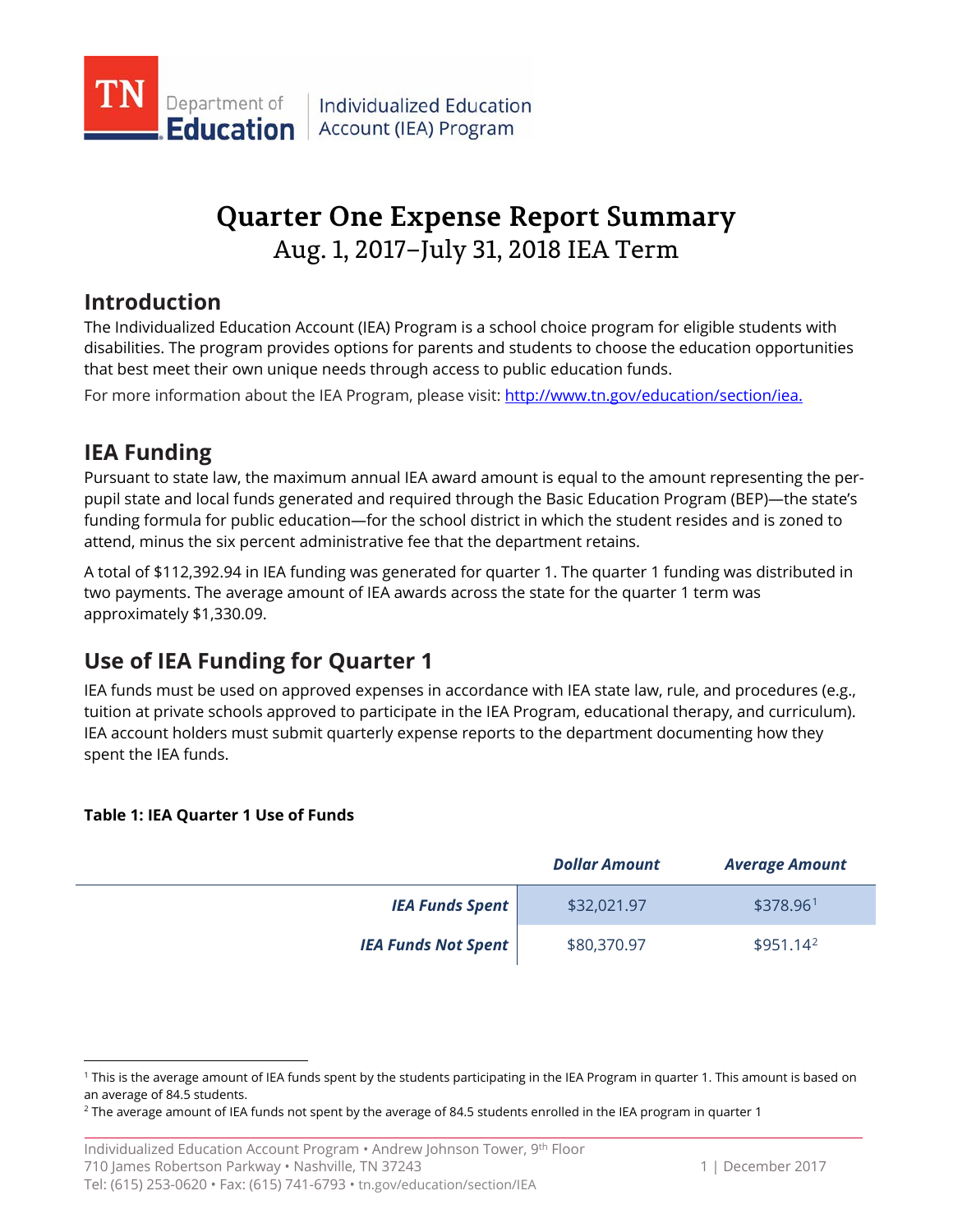

#### **Table 2: IEA Quarter 1 Use of Funds by Approval Status**

|                                                                              | <b>Total Amount</b> | <b>Percentage</b> |
|------------------------------------------------------------------------------|---------------------|-------------------|
| Amount of IEA Funds Spent on Approved Expenses <sup>3</sup>                  | \$30,883.45         | 96%               |
| Amount of IEA Funds Spent on Disallowed Expenses (i.e.,<br><b>Misspent</b> ) | \$1,138.52          | 4%                |

#### **Table 3: IEA Quarter 1 Misspent Funds[4](#page-1-1)**

|                                                                                                            | <b>Total Amount</b> |  |
|------------------------------------------------------------------------------------------------------------|---------------------|--|
| <b>Amount of Misspent Funds Repaid by Account Holders</b>                                                  | \$1,138.52          |  |
| <b>Amount of Misspent Funds that the Department is</b><br><b>Awaiting Repayment from Previous Quarters</b> | \$1,431.20          |  |

#### **Table 4: IEA Quarter 1 Use of Funds by Approved Expense Category**

| <b>Category</b>                                       | <b>Total Amount Spent</b> | <b>Percentage</b> |
|-------------------------------------------------------|---------------------------|-------------------|
| <b>Private Participating School Tuition</b>           | \$11,676.83               | 38%               |
| <b>Fees Assessed by Private Participating Schools</b> | \$0.00                    | 0%                |
| <b>Textbooks Required by a Private School</b>         | \$0.00                    | 0%                |
| <b>Online Programs</b>                                | \$1,114.20                | 4%                |

<span id="page-1-0"></span><sup>&</sup>lt;sup>3</sup> For a list of approved expenses, see Chapter 8 of the IEA Parent Handbook[. http://www.tn.gov/education/section/iea.](http://www.tn.gov/education/section/iea)

 $\overline{a}$ 

<span id="page-1-1"></span><sup>4</sup> Four of the 84 expense reports submitted included misspent funds.